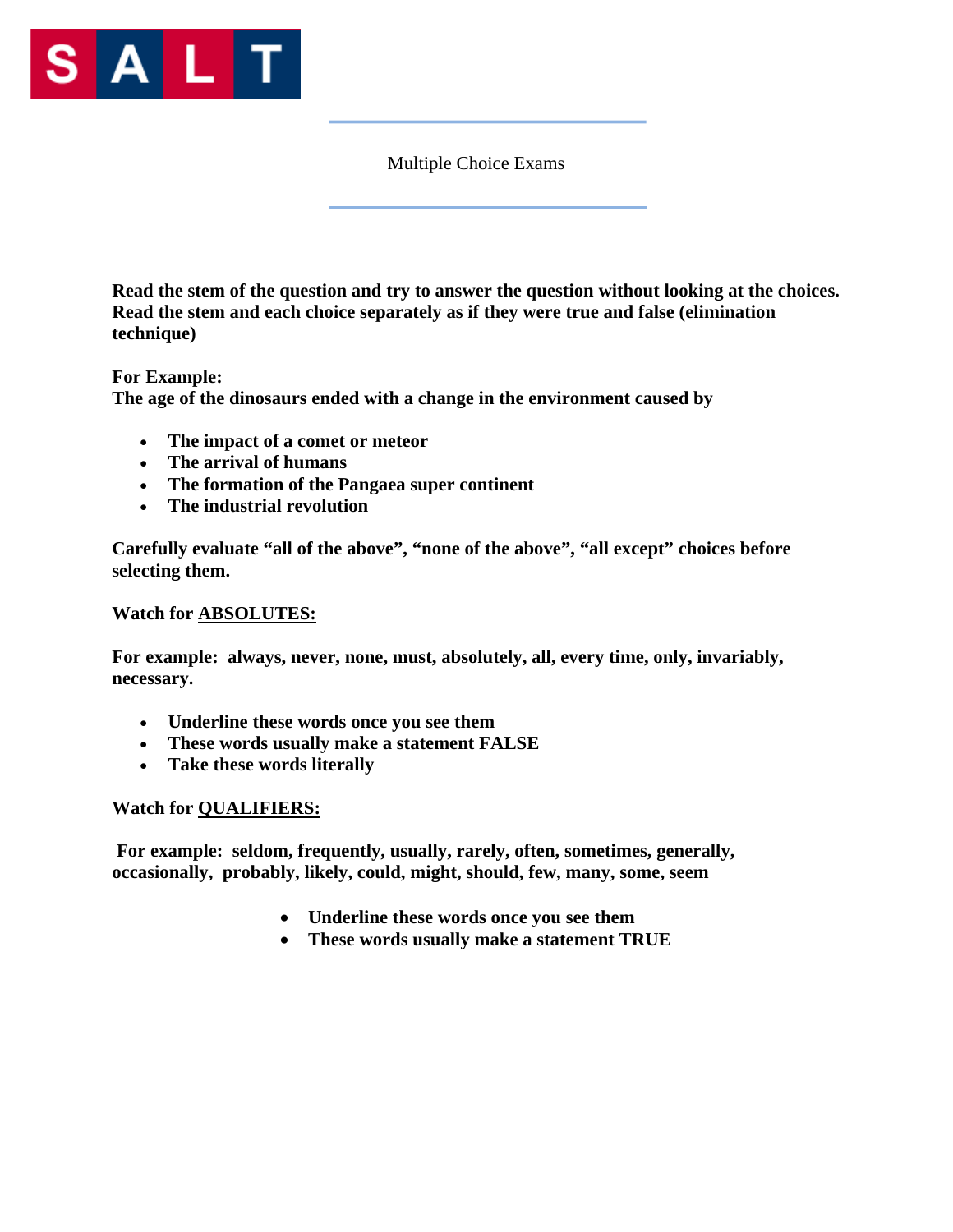### **Watch for DOUBLE NEGATIVES:**

- **For example: "not, but, except or neither" before another negative**
- **Two negatives equal a positive, so make this statement into a positive one:**
- **"He is not unattractive" means he IS attractive"**

#### **Watch for ATTRACTIVE DISTRACTORS:**

- **These are words that look like the word to be defined**
- **For example:** *allusion, elusive, and illustration* **all resemble the word ILLUSION but would be incorrect choices if you were looking for the word ILLUSION**

#### **Watch for UNFAMILIAR TERMS:**

- **These words are often included as distracters**
- **If you don't know what these words mean then don't choose them**
- **Underline these terms when you see them**

#### **For example:**

**Mass hysteria results when large numbers of people** 

- **Believe something that is not true**
- **Fear an invasion of iconoclasts**
- **Have concomitant exigencies**
- **Share incontrovertible perceptions**

**The only time it is wise to pick answers with unfamiliar terms is when you are CERTAIN that all the other answers are incorrect.** 

**For example: Jeans are always** 

- **Dark blue**
- **Well worn**
- **Too tight**
- **Bifurcated**